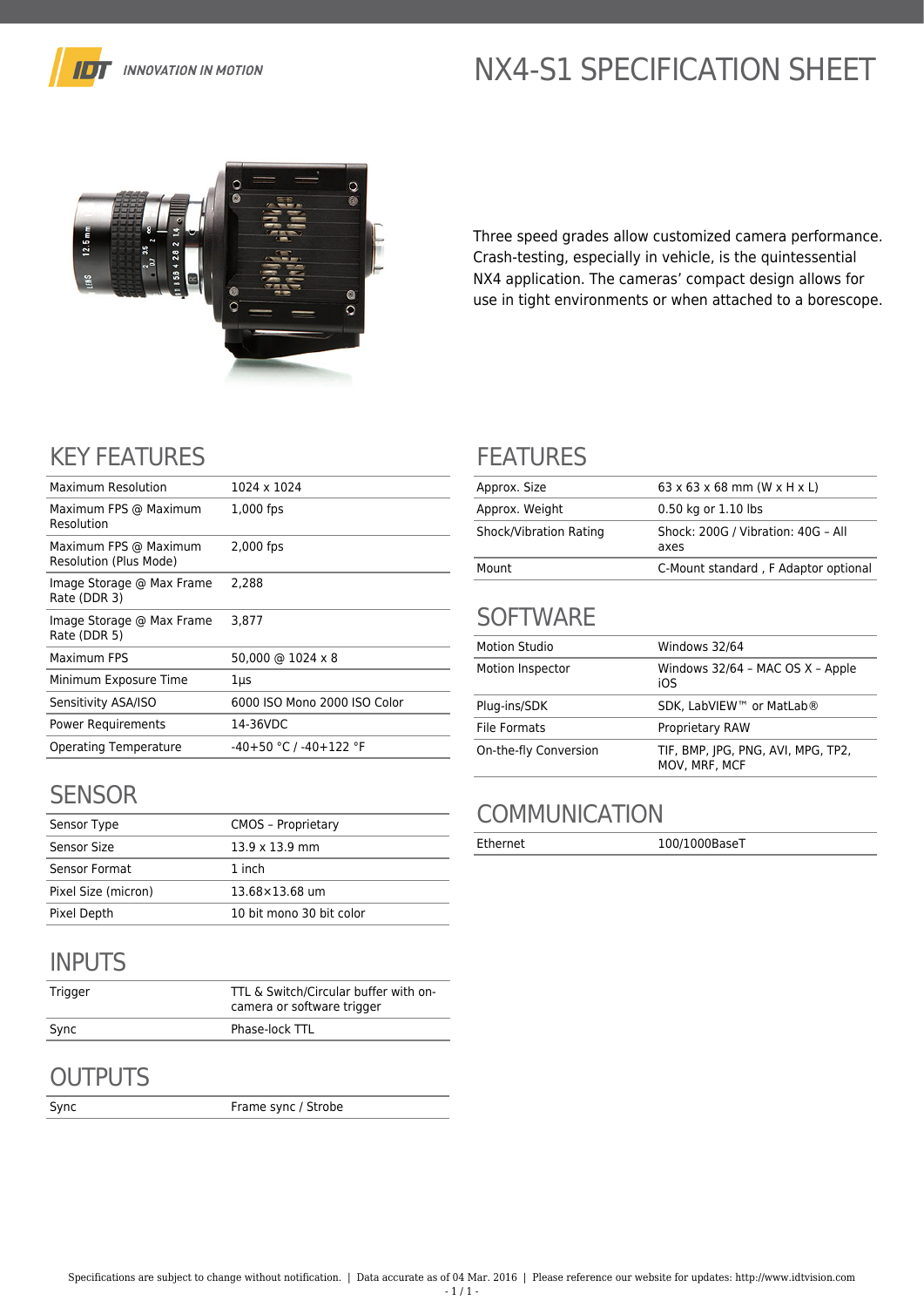

# NX4-S2 SPECIFICATION SHEET



Three speed grades allow customized camera performance. Crash-testing, especially in vehicle, is the quintessential NX4 application. The cameras' compact design allows for use in tight environments or when attached to a borescope.

## KEY FEATURES

| Maximum Resolution                              | 1024 x 1024                       |
|-------------------------------------------------|-----------------------------------|
| Maximum FPS @ Maximum<br>Resolution             | 2,000 fps                         |
| Maximum FPS @ Maximum<br>Resolution (Plus Mode) | 4,000 fps                         |
| Image Storage @ Max Frame<br>Rate (DDR 3)       | 2.288                             |
| Image Storage @ Max Frame<br>Rate (DDR 5)       | 3.877                             |
| Maximum FPS                                     | $94,000 \text{ @ } 1024 \times 8$ |
| Minimum Exposure Time                           | $1 \mu s$                         |
| Sensitivity ASA/ISO                             | 6000 ISO Mono 2000 ISO Color      |
| <b>Power Requirements</b>                       | 14-36VDC                          |
| <b>Operating Temperature</b>                    | $-40+50$ °C / $-40+122$ °F        |
|                                                 |                                   |

#### **SENSOR**

| Sensor Type         | <b>CMOS - Proprietary</b> |
|---------------------|---------------------------|
| Sensor Size         | $13.9 \times 13.9$ mm     |
| Sensor Format       | 1 inch                    |
| Pixel Size (micron) | 13.68×13.68 um            |
| Pixel Depth         | 10 bit mono 30 bit color  |

## INPUTS

| Trigger | TTL & Switch/Circular buffer with on-<br>camera or software trigger |
|---------|---------------------------------------------------------------------|
| Sync    | Phase-lock TTL                                                      |

#### **OUTPUTS**

Sync Frame sync / Strobe

#### FEATURES

| Approx. Size           | $63 \times 63 \times 68$ mm (W $\times$ H $\times$ L) |
|------------------------|-------------------------------------------------------|
| Approx. Weight         | 0.50 kg or 1.10 lbs                                   |
| Shock/Vibration Rating | Shock: 200G / Vibration: 40G - All<br>axes            |
| Mount                  | C-Mount standard, F Adaptor optional                  |

# **SOFTWARE**

| <b>Motion Studio</b>  | Windows 32/64                                       |
|-----------------------|-----------------------------------------------------|
| Motion Inspector      | Windows 32/64 - MAC OS X - Apple<br>iOS             |
| Plug-ins/SDK          | SDK, LabVIEW™ or MatLab®                            |
| File Formats          | <b>Proprietary RAW</b>                              |
| On-the-fly Conversion | TIF, BMP, JPG, PNG, AVI, MPG, TP2,<br>MOV. MRF. MCF |

## **COMMUNICATION**

Ethernet 100/1000BaseT